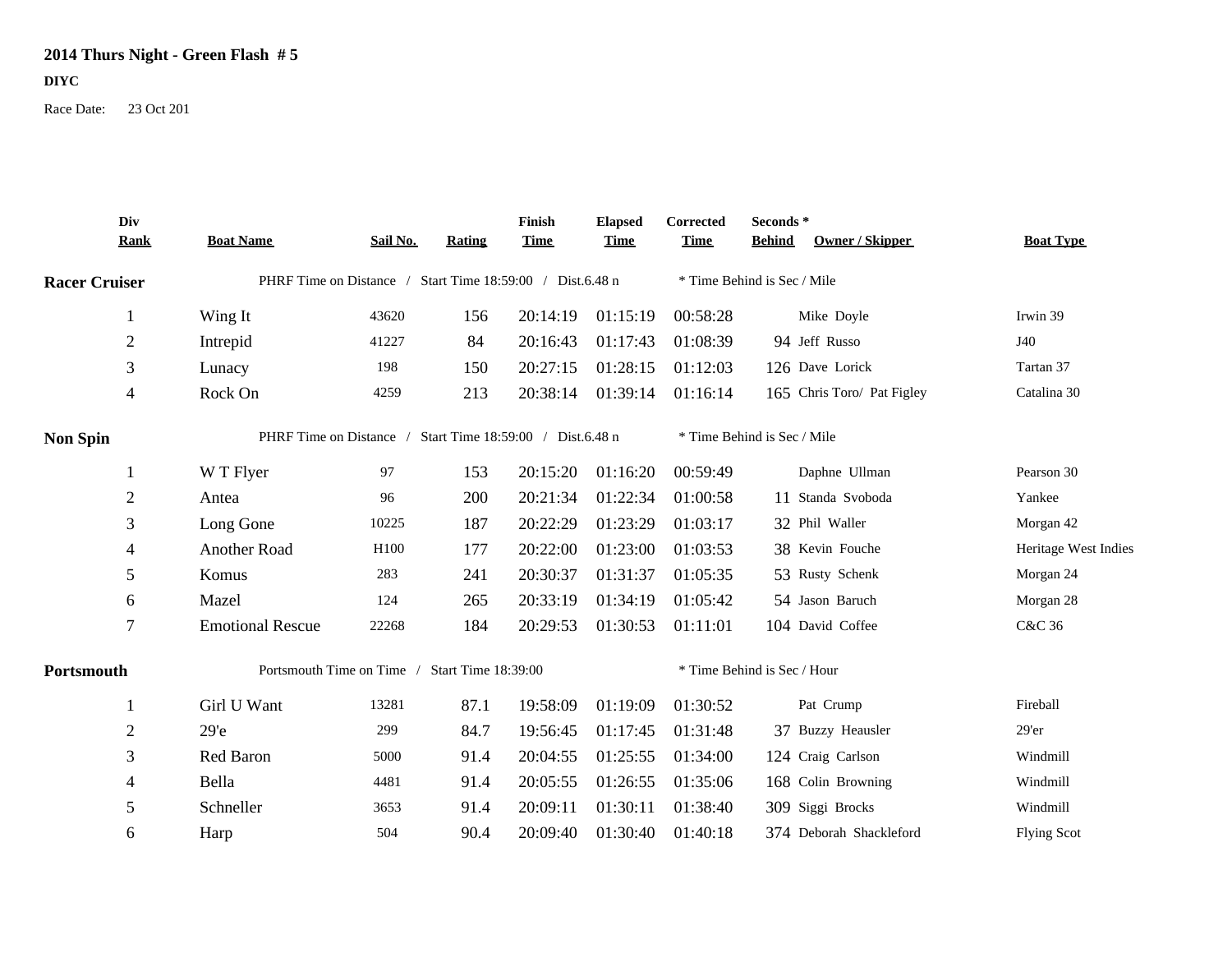| Spin B     |                  | PHRF Time on Distance / Start Time 18:49:00 / Dist.6.48 n |             |        |          |                   | * Time Behind is Sec / Mile |                               |                    |  |
|------------|------------------|-----------------------------------------------------------|-------------|--------|----------|-------------------|-----------------------------|-------------------------------|--------------------|--|
|            | $\mathbf{1}$     | Privateer                                                 | 282         | 132    | 19:58:55 | 01:09:55          | 00:55:40                    | Chris Jones                   | S <sub>2</sub> 9.1 |  |
|            | $\sqrt{2}$       | Alliance                                                  | 734         | 111    | 19:59:08 | 01:10:08          | 00:58:09                    | 23 Bob Glaser/ Tom Barry      | Capri 30           |  |
|            | 3                | Abracadabra                                               | 511         | 156    | 20:04:15 | 01:15:15          | 00:58:24                    | 25 Bob Van Horn/ Doug Roberts | Wavelength 24      |  |
|            | 4                | Bay Wolf                                                  | 40177       | 132    | 20:02:17 | 01:13:17          | 00:59:02                    | 31 John Brennan               | S <sub>2</sub> 9.1 |  |
|            | 5                | Volant II                                                 | 99          | 174    | 20:08:13 | 01:19:13          | 01:00:25                    | 44 John Gifford               | J22                |  |
|            | 6                | Junior                                                    | 41186       | 123    | 20:03:06 | 01:14:06          | 01:00:49                    | 48 Frank Selph Jr             | J27                |  |
|            | $\boldsymbol{7}$ | Meltimi                                                   | 40787       | 132    | 20:05:19 | 01:16:19          | 01:02:04                    | 59 Alex Korakis               | S <sub>2</sub> 9.1 |  |
|            | $\,8\,$          | Dr Bligh                                                  | 30          | 132    | 20:07:30 | 01:18:30          | 01:04:15                    | 79 Mike Maher                 | S <sub>2</sub> 9.1 |  |
|            | 9                | Boat                                                      | 57          | 156    | 20:11:13 | 01:22:13          | 01:05:22                    | 90 Larry Willis               | Wavelengh 24       |  |
|            | 10               | Forerunner                                                | 23656       | 132    | 20:12:41 | 01:23:41          | 01:09:26                    | 127 Tim Ruman/ Frank Selph    | <b>J30</b>         |  |
| <b>DNF</b> | 12               | Tenacity                                                  | 241         | 132    |          |                   |                             | Ken Hardy                     | Laser 28           |  |
| Melges 24  |                  | PHRF Time on Distance / Start Time 18:44:00 / Dist.6.48 n |             |        |          |                   | * Time Behind is Sec / Mile |                               |                    |  |
|            | $\mathbf{1}$     | Wicked Witch                                              | 719         | 75     |          | 19:53:45 01:09:45 | 01:01:39                    | Joe Blouin                    | Melges 24          |  |
| J24        |                  | PHRF Time on Distance / Start Time 18:44:00 / Dist.6.48 n |             |        |          |                   | * Time Behind is Sec / Mile |                               |                    |  |
| <b>DNF</b> | $\overline{2}$   | Sabotage                                                  | 1858        | 171    |          |                   |                             | Nate Vilardebo                | J24                |  |
| Spin A     |                  | PHRF Time on Distance / Start Time 18:54:00 / Dist.6.48 n |             |        |          |                   | * Time Behind is Sec / Mile |                               |                    |  |
|            | $\mathbf{1}$     | Wired                                                     | 39511       | 42     | 19:54:56 | 01:00:56          | 00:56:24                    | Allen Thomas                  | Farr 395           |  |
|            | $\sqrt{2}$       | Rocket                                                    | $\sqrt{48}$ | 72     | 19:58:15 | 01:04:15          | 00:56:28                    | 1 Tarry Grimsdale             | J35                |  |
|            | 3                | Time Bandit                                               | 73          | 72     | 20:00:03 | 01:06:03          | 00:58:16                    | 17 George Haynie              | J35                |  |
|            | 4                | Kicks                                                     | 50          | 99     | 20:03:05 | 01:09:05          | 00:58:23                    | 18 Peter Hartleb              | J92S               |  |
|            | 5                | Fire & Ice                                                | 83198       | 84     | 20:01:53 | 01:07:53          | 00:58:49                    | 22 George Cussins             | J105               |  |
|            | 6                | Mad Cow 2                                                 | 46453       | 66     | 20:00:28 | 01:06:28          | 00:59:20                    | 27 Dave German/ Ed Ruark      | <b>B32</b>         |  |
| AVE        |                  | No Limit                                                  | 39526       | 42     |          |                   |                             | Burns/Hobbs/ Zonnenberg       | Farr 395           |  |
| Cats       |                  | PHRF Time on Distance / Start Time 18:54:00 / Dist.6.48 n |             |        |          |                   | * Time Behind is Sec / Mile |                               |                    |  |
|            | $\mathbf{1}$     | Catraption                                                | 1           | $-105$ |          | 19:46:55 00:52:55 | 01:04:15                    | OH Rodgers                    |                    |  |

**Questions? Contact: Contact Person Unknown**